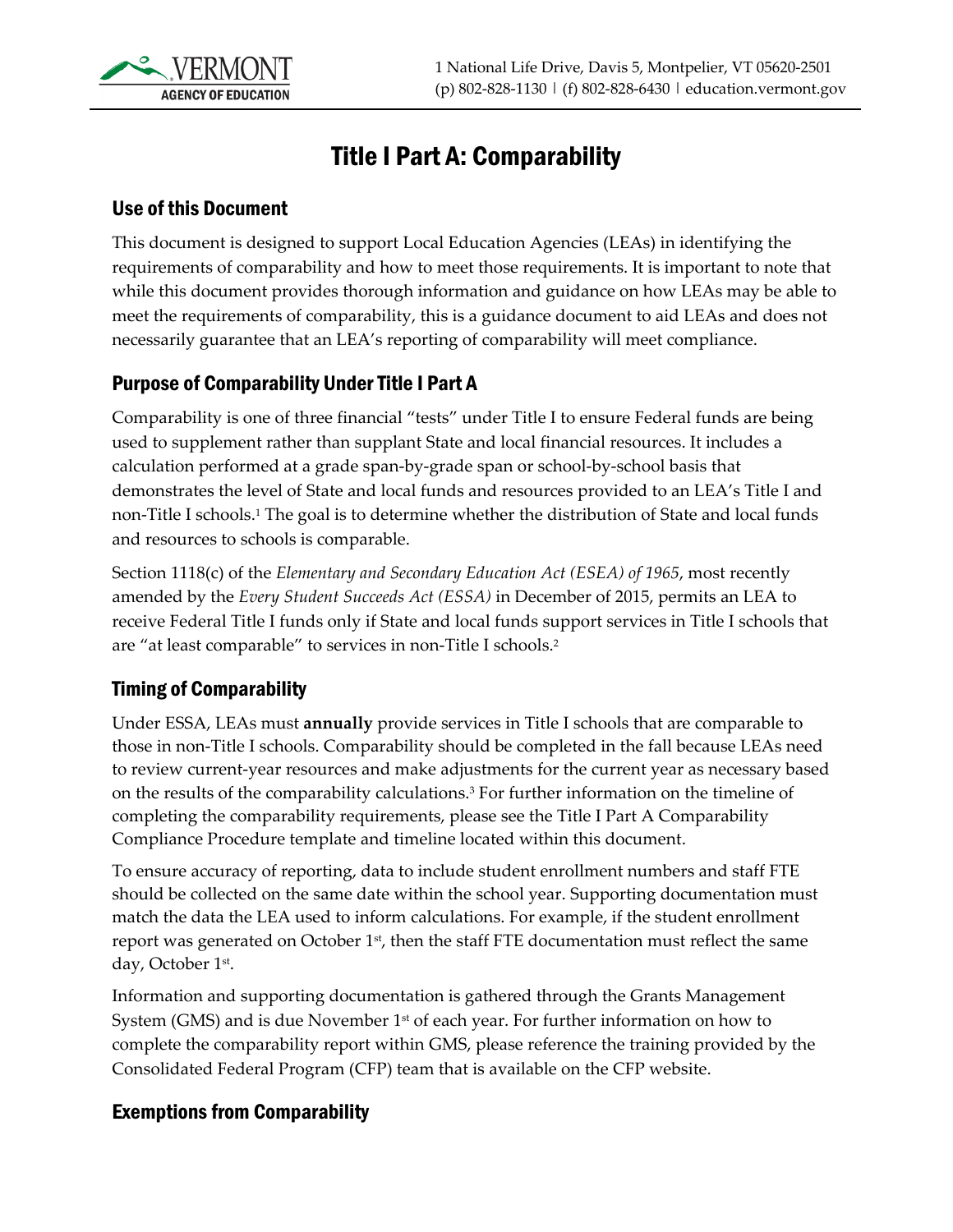Some LEAs and some schools within an LEA may be excluded from the Title I comparability requirements. The following may be excluded:

- 1. An LEA that has a single school for each grade span. For example, an LEA that has one elementary school, one middle school and one high school would be exempt as there would be nothing to compare on a grade span-by-grade span basis.4
- 2. A school within an LEA that has fewer than 100 students. For example, a school within an LEA that has 95 students would be excluded from the comparability requirements. This exception does not mean the entire LEA would be exempted from the comparability requirements, just that particular school would be exempted. If other schools within the LEA have more than 100 students, the LEA would still be required to meet comparability requirements with the remaining schools.

# The Comparability Calculation

Like many other State Education Agencies (SEAs), the Vermont Agency of Education (AOE) requires Vermont's LEAs to demonstrate comparability using the student-to-staff ratio method, comparing each Title I school's ratio to the other schools within the same grade span. If comparability is not met using student-to-staff ratios, the AOE may grant an LEA flexibility to demonstrate comparability using an alternative method. This section provides an overview of each of those methods.

### Student to Instructional Staff Ratio

All Vermont LEAs will use student to instructional staff ratios to demonstrate comparability. For the purpose of comparability, instructional staff includes only those positions funded with State and local funds. Please see the "Determining Comparability" section located within this document for information regarding which staff must be included in the staff FTE.

When using student to instructional staff ratios, comparability calculations fall into two major categories, depending on the LEA's Title I school configuration: all schools within a grade span receive Title I Part A funds or some schools within a grade span receive Title I Part A funds and other schools do not.

When **all** schools in a grade span receive Title I Part A funding, each school's student/teacher ratio is compared to the overall grade span ratio. Each school needs to be within 10% of the overall student/teacher ratio to be comparable. Schools with lower student/teacher ratios are considered to be over-served by State/local funds, and those with higher student/teacher ratios are considered to be under-served by State/local funds.

| School | <b>Grade Range</b> | Student<br><b>Enrollment</b> | State/Local<br><b>Funded Staff</b><br><b>FTE</b> | Student/Staff Ratio | <b>Comparable</b> |
|--------|--------------------|------------------------------|--------------------------------------------------|---------------------|-------------------|
|        |                    |                              |                                                  |                     |                   |

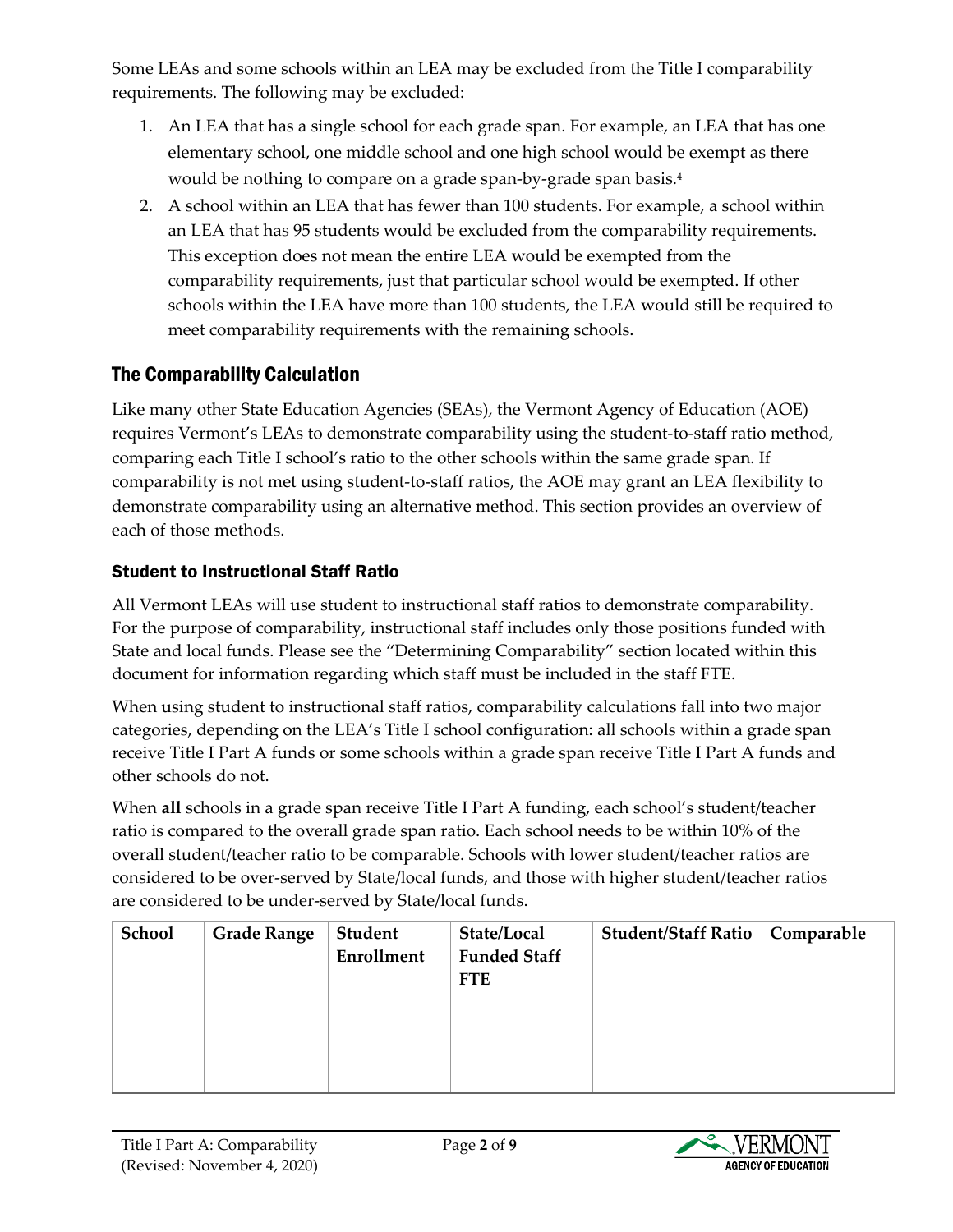| School A        | $K-5$ | 226 | 22.25 | 10.16 | Yes |
|-----------------|-------|-----|-------|-------|-----|
| <b>School B</b> | $K-5$ | 336 | 28.25 | 11.89 | Yes |
| School C        | K-5   | 154 | 15.25 | 10.10 | Yes |
| Total           |       | 716 | 65.75 | 10.89 |     |

When **some** schools in a grade span receive Title I Part A funding and others do not, each Title I school's student/teacher ratio is compared to the overall ratio for non-Title I schools. Title I schools should not exceed the non-Title I ratio by more than 10%. Schools with higher student/teacher ratios are considered to be under-served by State/local funds.

#### **Title I Schools**

| School          | Grade<br>Range | Student<br>Enrollment | State/Local<br><b>Funded Staff</b><br><b>FTE</b> | Student/Staff<br>Ratio | Comparable |
|-----------------|----------------|-----------------------|--------------------------------------------------|------------------------|------------|
| School A        | $K-5$          | 226                   | 22.25                                            | 10.16                  | Yes        |
| <b>School B</b> | $K-5$          | 336                   | 28.25                                            | 11.89                  | Yes        |
| School C        | $K-5$          | 154                   | 15.25                                            | 10.10                  | Yes        |

#### **Non-Title I Schools**

| School          | <b>Grade Range</b> | <b>Student</b><br>Enrollment | State/Local<br><b>Funded Staff</b><br><b>FTE</b> | Student/Staff<br>Ratio | Comparable |
|-----------------|--------------------|------------------------------|--------------------------------------------------|------------------------|------------|
| School          | $K-5$              | 345                          | 29.25                                            | 11.79                  |            |
| <b>School F</b> | K-5                | 525                          | 35.25                                            | 14.89                  |            |

#### **Overall Ratio for Non-Title I Schools**

|                                 | Student<br>Enrollment | State/Local<br><b>Funded Staff FTE</b> | <b>Student/Staff Ratio</b> |
|---------------------------------|-----------------------|----------------------------------------|----------------------------|
| <b>Non-Title I School Total</b> | 870                   | 64.50                                  | 13.49                      |
| 110% of Student/Teacher Ratio   |                       |                                        | 14.84                      |

If comparability is not met using student to instructional staff ratios, the AOE may grant an LEA flexibility to use an alternative method to demonstrate comparability.

### Alternative Methods

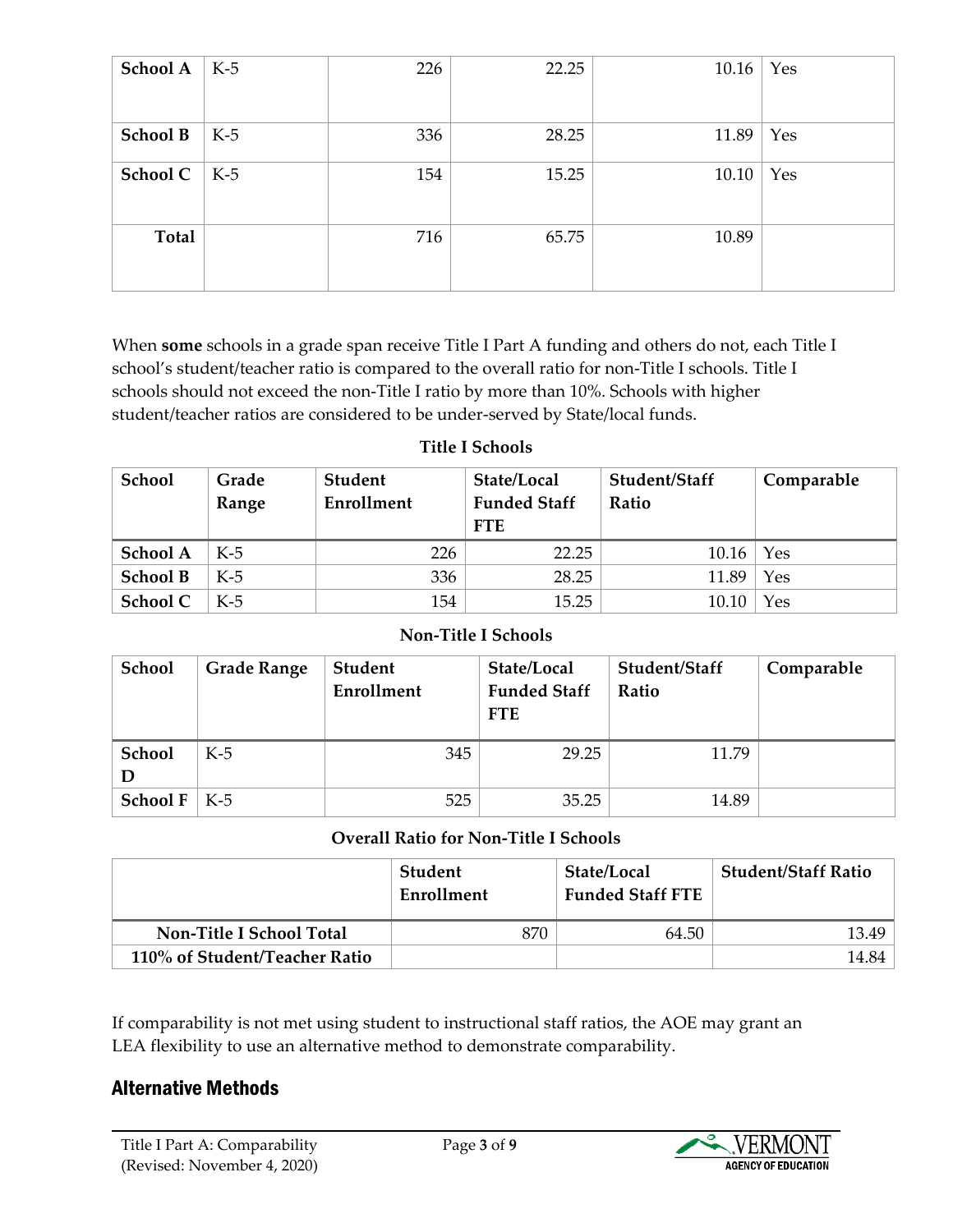### High-Low Enrollment or Poverty Alternative Method

When student-to-instructional staff ratio calculations demonstrate that not all Title I schools have met comparability, high-low band analyses may be applied. An LEA must seek permission and guidance before using this method. When a grade span includes very high and low enrollment schools, the U.S. Department of Education (ED) allows comparability to be determined within separate enrollment bands. For example, an LEA may feature a wide range of elementary school enrollments, including a high enrollment Title I school with a student-tostaff ratio more than 10% above the grade span average. In this case, the AOE may allow for this Title I school to be compared only to the LEA's other high enrollment elementary schools, potentially resulting in a smaller disparity. Similarly, if there is a wide range of poverty percentages, ED allows high poverty Title I schools to be compared only to other high poverty schools.

If comparability is still not met using the high-low enrollment or poverty alternative method, the AOE may grant an LEA flexibility to use the per pupil allocation alternative method.

### Per Pupil Allocation Alternative Method

LEAs with Title I schools that were not comparable, based on student-to-instructional staff ratio analyses and any applicable high-low band analyses, may be allowed to use the Per Pupil Allocation (PPA) alternative method. An LEA must seek permission and guidance before using this method. LEAs using the PPA alternative should remain consistent by including the same categories of educational resources and materials purchased with State/local funds across schools. If teaching paraprofessional, librarian and counselor salaries are included in one school, they should be included in all others. If curriculum material costs are included for some, they should be included for all.

The PPA alternative method requires the LEA to demonstrate that the per-pupil allocation for educational materials and resources from State/local funds for each Title I school is comparable to non-Title I schools in the grade span. When all schools in the grade span are Title I, each school's PPA should fall between 90% and 110% of the grade span average.

### Determining Comparability

When determining comparability LEAs should:

- 1. Use current-year data;
- 2. Include only public schools within the LEA;
- 3. Include only those staff members with responsibilities for providing or directly supporting instruction at the school level and who are paid with State/local funds. For staff with responsibilities in multiple buildings and/or that are paid with both State/local and Federal funds, please adjust the FTE reported to accurately capture the amount of time spent in an individual building and/or the amount of time paid for with State/local funds. The following staff members should be included in the reported FTE:
	- a. General Education Classroom Teachers;
	- b. Unified Arts Teachers (e.g. Music, Health, Art, Physical Education, Consumer Sciences, Career and Technical Education);
	- c. Foreign Language Teachers;

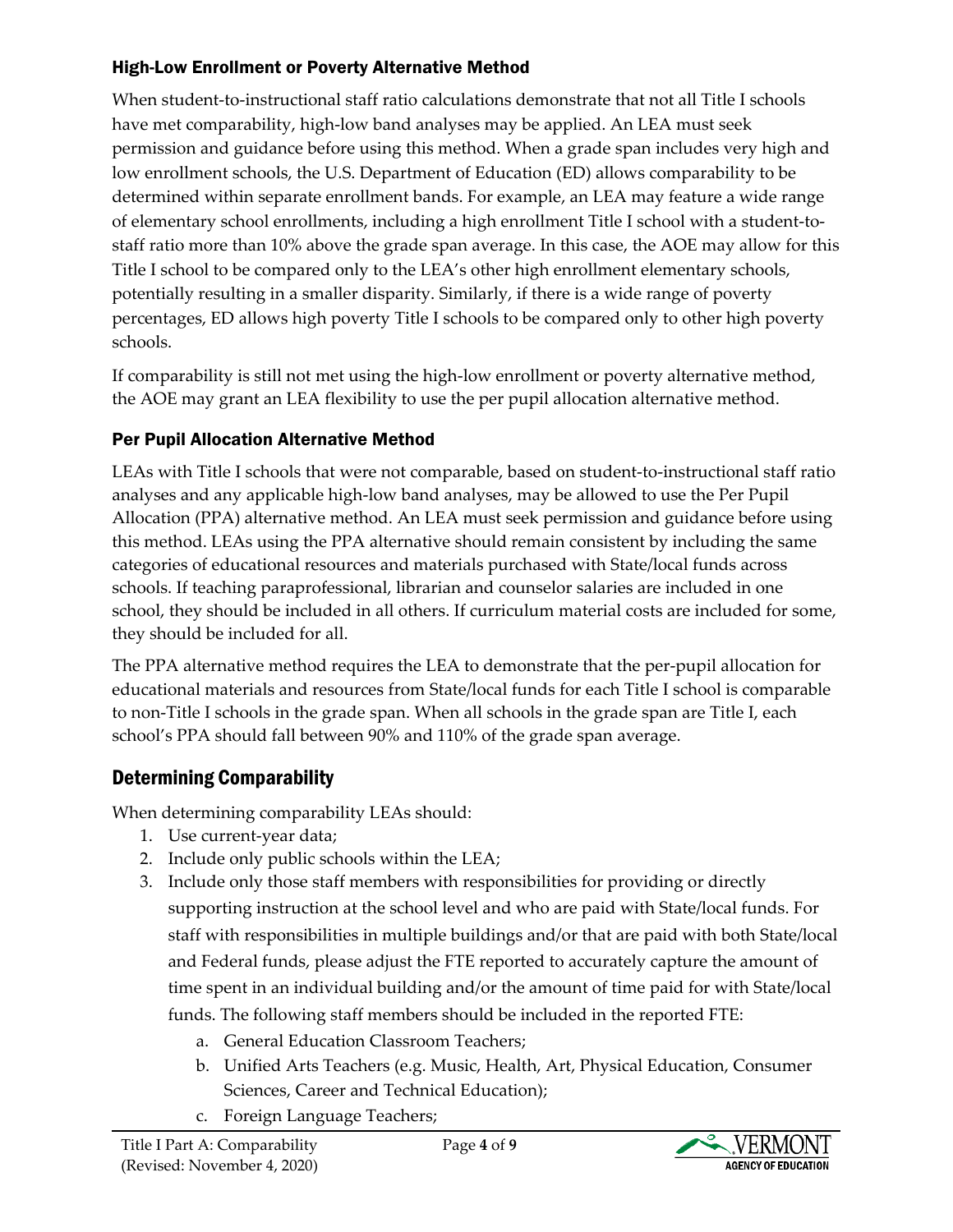- d. Library/Media Center Teachers;
- e. Other Certified Teaching Staff (e.g. Computer Lab, STEM Lab, Makers Space);
- f. School-Based Instructional Coaches;
- g. School-Based Technology Integration Specialists;
- h. Principals;
- i. Assistant Principals;
- j. Guidance Counselors with Instructional Responsibilities; and
- k. Instructional or Classroom Paraprofessionals, non-Special Education (count as 50% of their total FTE).
- 4. **May exclude** the following staff members in the reported FTE:
	- a. Staff Paid with Federal Funds;
	- b. Special Education Staff, including Teachers, Related Services Providers and Special Education Paraprofessionals;
	- c. English Learner Instructional Staff;
	- d. Staff Paid with Local/State Funds towards the Intents of Title I Part A, e.g. Interventionists;
	- e. Social Workers;
	- f. School Psychologists;
	- g. Home-School Coordinators;
	- h. Behavior Specialists;
	- i. Pre-K Staff;
	- j. Custodial Staff;
	- k. Maintenance Staff;
	- l. Administrative Assistants;
	- m. Attendance Staff;
	- n. Data Entry Staff;
	- o. Registrars;
	- p. Food Services Staff; and
	- q. Nurses.

# Additional Requirements of Comparability

In addition to providing calculations of comparability, LEAs are required to have certain policies, procedures and documentation on record to demonstrate compliance with the comparability requirements. LEAs are required to upload these documents into the GMS annually.

LEAs are required to have the following:

- a. procedures and records that are updated biennially to demonstrate compliance<sup>7</sup> (see Appendix A for a template);
- b. an LEA-wide salary schedule<sup>8</sup>;
- c. a written policy to ensure equivalence among schools in teachers, administrators and other staff<sup>9</sup>;
- d. a written policy to ensure equivalence among schools in the provision of curriculum materials and instructional supplies<sup>10</sup>; and

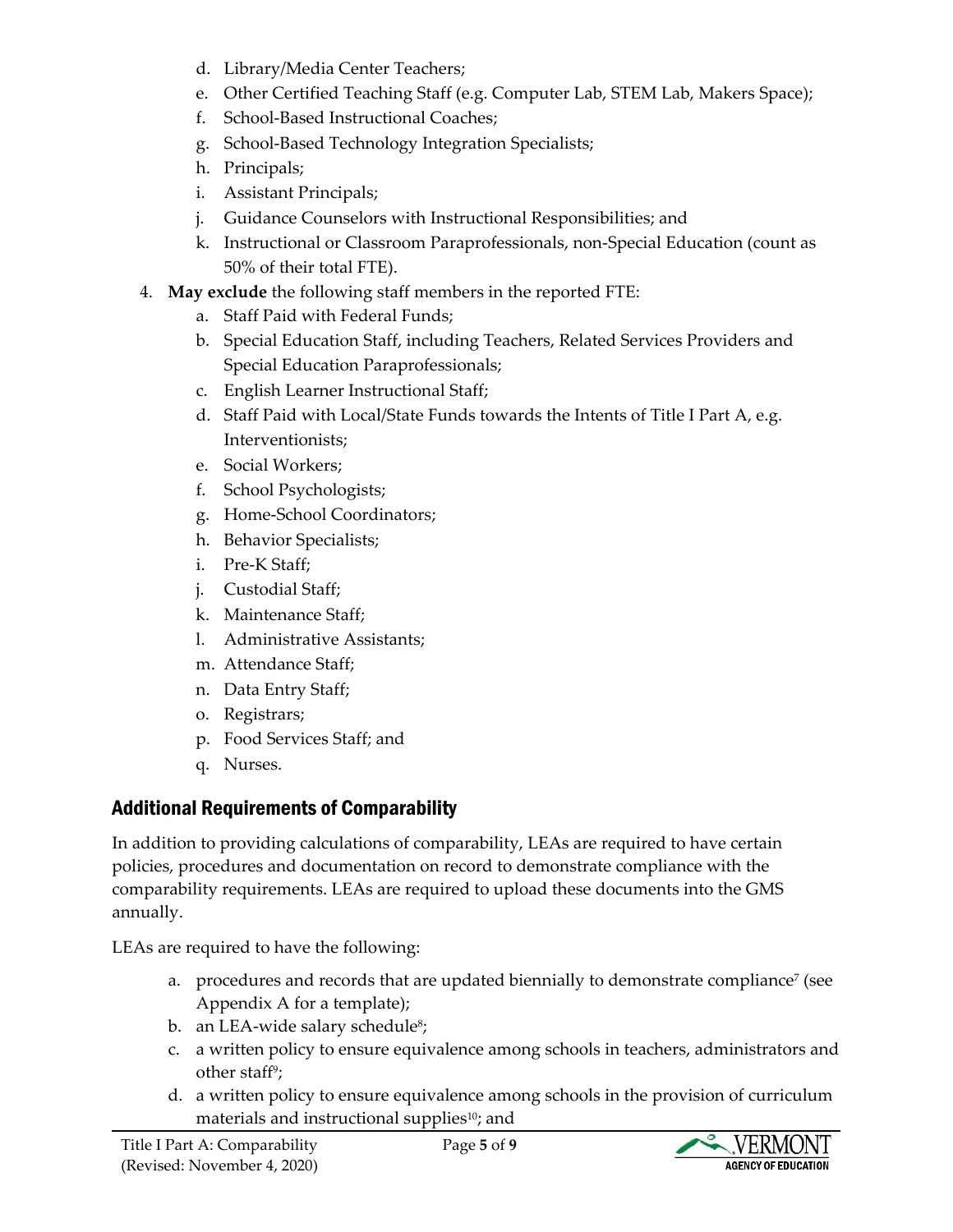e. any other supporting documentation that shows policies, procedures and/or records were maintained to demonstrate compliance.

# Documentation of Comparability

At a minimum, each LEA shall maintain records that document compliance with the comparability requirement for at least three years after the grant period ends or three years after resolution of audit findings related to the grant. LEAs are encouraged to maintain records for at least five years to satisfy Statute of Limitations. LEAs shall maintain all supporting data including but not limited to, student counts, staffing FTE and a list of staff by name and position. In cases where initial information indicates a LEA is out of compliance with comparability requirements, the LEA should retain documentation to demonstrate what specific actions were taken to achieve Title I Part A comparability of service in all Title I Part A schools.

### Comparability Compliance

Any LEA that fails to demonstrate comparability must address the issues that led to such failure early enough in the school year so that students do not spend an unreasonable portion of the school year in non-comparable schools. Therefore, any LEA which does not demonstrate comparability must address deficiencies identified by the CFP team within 30 days after being notified of such deficiencies. Technical assistance will be provided by CFP team members as needed. Any Title I Part A school not in compliance with comparability requirements is subject to suspension and withholding of Title I Part A funds.

### Comparability and Supplement Not Supplant (SNS)

Comparability's focus is educational materials and resources specifically. Comparability should not be confused with Supplement Not Supplant (SNS), which ensures that Title I schools receive the funds they would have received if they had not participated in the Title I Part A program. While comparability and SNS requirements both examine how the LEA distributes State and local funds/resources to schools, they are separate tests that measure different aspects of the supplemental nature of Title I Part A funds. As such, demonstration of comparability may not meet SNS demonstration requirements and vice versa.

The following scenarios illustrate how LEAs may satisfy one requirement while violating the other:

- 1. **Comparability compliance but not SNS compliance:** an LEA demonstrates comparability through student/instructional staff ratios, but does not meet SNS because it provides extra State/local money to non-Title I schools for technology purchases, but not to Title I schools because it expects Title I to pay for those technology purchases in those schools.
- 2. **SNS compliance but not comparability compliance:** an LEA meets SNS because it can demonstrate it did not take Title I status into account when distributing its State/local funds to schools, but does not demonstrate comparability because the LEA's non-Title I schools have lower student/instructional staff ratios than its Title I schools.

### Additional Resources:

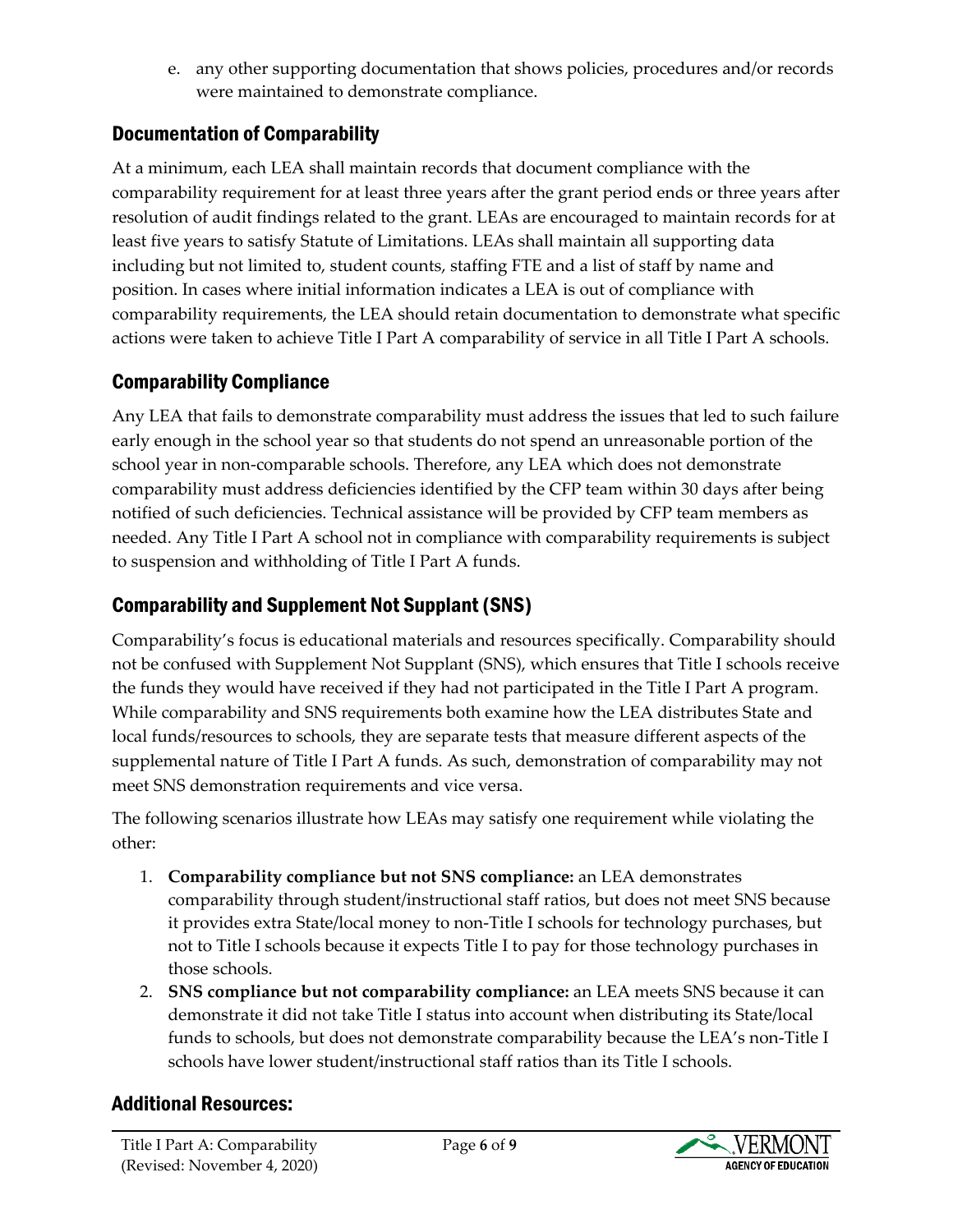The U.S. Department of Education has published non-regulatory guidance that includes information regarding the comparability requirements, which can be found by going to [Non-](https://www2.ed.gov/programs/titleiparta/fiscalguid.pdf)Regulatory Guidance: [Title I Fiscal Issues.](https://www2.ed.gov/programs/titleiparta/fiscalguid.pdf)

# Contact Information:

If you have questions about this document or would like additional information, please contact:

Jessie Murray[, State Title I Di](mailto:kristine.seipel@vermont.gov)rector, Consolidated Federal Programs, at jessie.murray@vermont.gov or 802-828-1447.

# **Citations**

ESSA §1118(c)(1)(C) ESSA §1118(c)(1)(A) <sup>3</sup> The U.S. Department of Education Non-Regulatory Guidance: Title I Fiscal Issues ESSA §1118(c)(4) ESSA §1118(c)(5)(A) ESSA §1118(c)(5)(B) ESSA §1118(c)(3) ESSA §1118(c)(2)(A)(i) ESSA §1118(c)(2)(A)(ii) ESSA §1118(c)(2)(A)(iii)

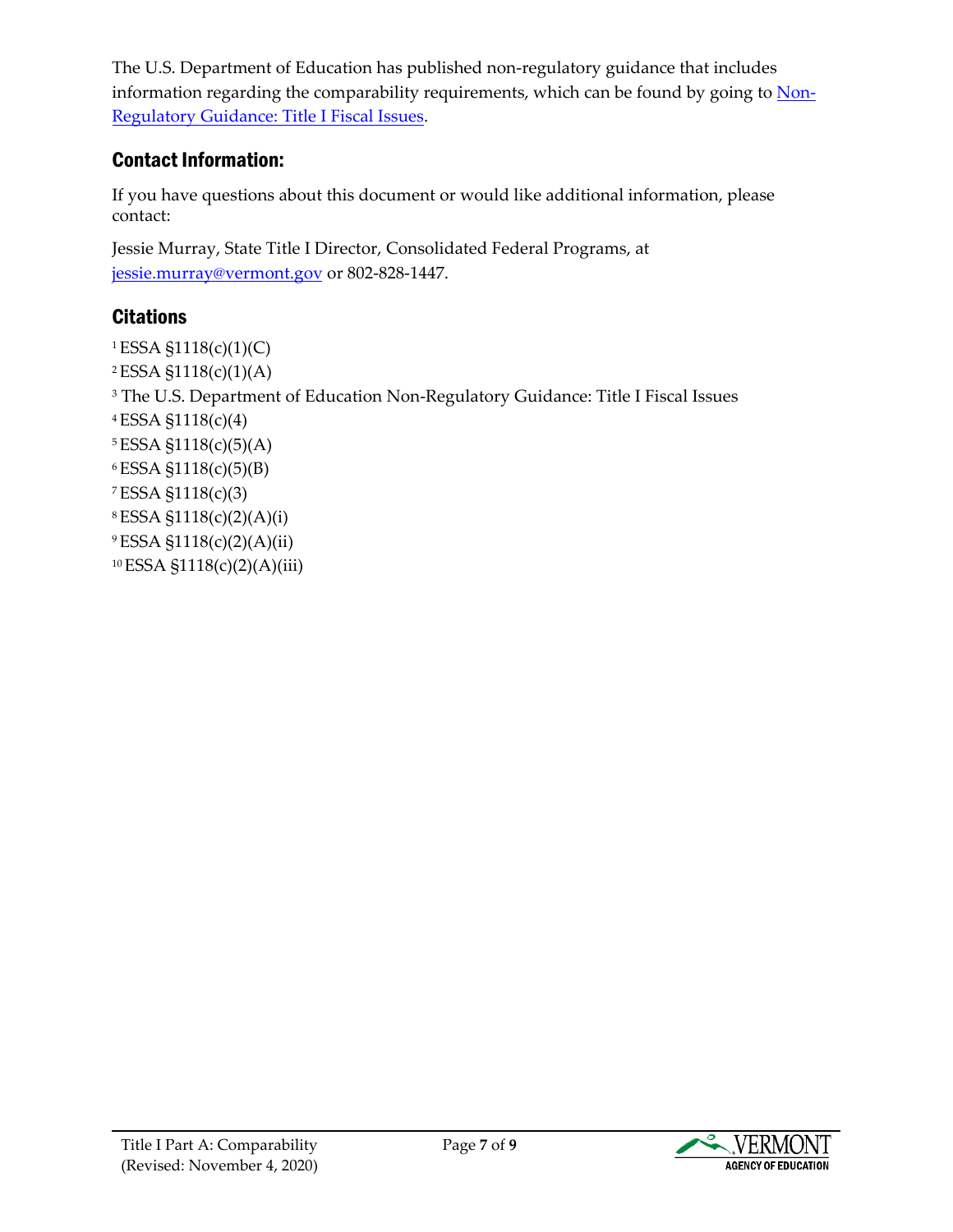# Appendix A

# Title I Part A Comparability Compliance Procedure

# **Template**

### Use of this Document

The following template may be used by LEAs as a written comparability compliance procedure. The template also includes the recommended timeline to assure LEAs are meeting the comparability requirements. There is no specific format for this required procedure; however, procedures should be documented and should, at a minimum include:

- 1. the LEA's timeline for demonstrating comparability;
- 2. identification of the office responsible for making comparability calculations and sources of data;
- 3. the measure and process used to determine whether schools are comparable; and
- 4. how and when the LEA makes adjustments in schools that are not comparable.

This document is fully editable to meet the needs of each LEA; however, this template contains the information that must be included in order to meet the requirements of Section 1118(c) of ESSA. LEAs may also refer to the Title I Part A Comparability guidance document and U.S. Department of Education's non-regulatory guidance to ensure that all ESSA requirements are fulfilled during the development and distribution of this procedure.

### Title I Part A Comparability Compliance Procedure [SD/SU Name] [School Year: XXXX-XXXX] [Date of last revision: XXXX]

Comparability is an annual requirement for the **[SD/SU name]** to be eligible to receive Title I Part A funds. To demonstrate comparability on an annual basis, the **[SD/SU name] [name of office responsible]** oversees the computation of the ratio of students to instructional staff at each school within a grade span. To ensure accuracy of reporting, data will be collected on the same date within the school year.

The **[name of office responsible]** will perform the comparability demonstration calculations using the Vermont Agency of Education comparability instructions and forms within the Grants Management System. The comparability demonstration will be completed by November  $1<sup>st</sup>$  of each year so that any necessary adjustments in staffing can be in place by December 1st.

When a Title I school does not meet comparability, State and local resources that are provided to the school will be adjusted to bring the school into comparability with the other schools at the same grade-span. The **[SD/SU name] [name of staff position/title, i.e. business manager and district supervisory personnel]** responsible for staffing will participate in making staff adjustments. Adjustments will be made in a timely manner by no later than December  $1<sup>st</sup>$  to get schools back into a comparable position to avoid Title I financial sanctions.